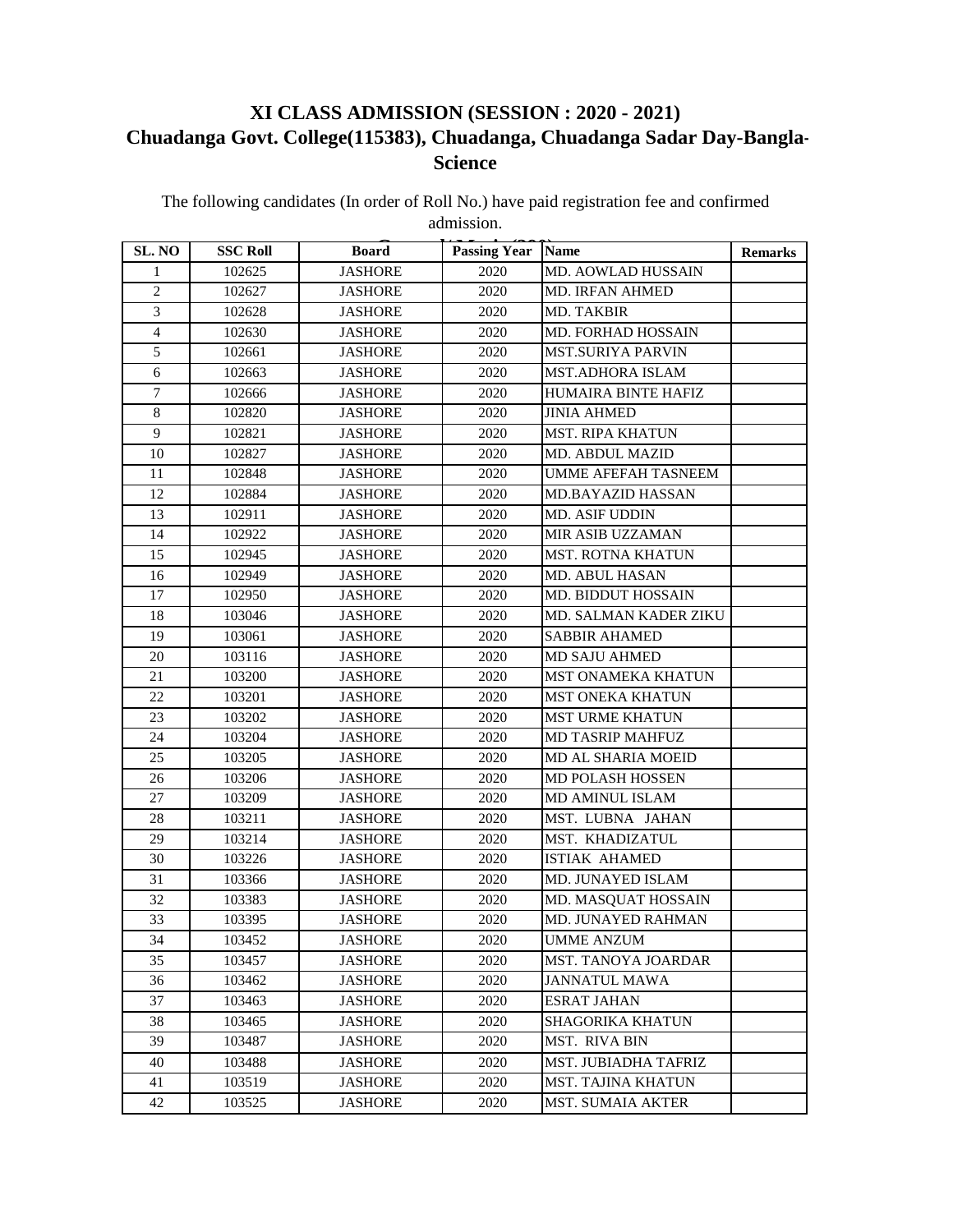| 43 | 103543 | <b>JASHORE</b> | 2020 | <b>HRIDIBA ZAMAN</b>        |  |
|----|--------|----------------|------|-----------------------------|--|
| 44 | 103548 | <b>JASHORE</b> | 2020 | <b>MST. HUSNA TOHOMINA</b>  |  |
| 45 | 103549 | <b>JASHORE</b> | 2020 | <b>MARIA KHANDOKER</b>      |  |
| 46 | 103554 | <b>JASHORE</b> | 2020 | MST. AYSHA SIDDIKA          |  |
| 47 | 103564 | <b>JASHORE</b> | 2020 | FARHANA HALIM MARIA         |  |
| 48 | 103565 | <b>JASHORE</b> | 2020 | MST. JANNATUL MAWA          |  |
| 49 | 103566 | <b>JASHORE</b> | 2020 | MST. MEHERUN NESHA          |  |
| 50 | 103568 | <b>JASHORE</b> | 2020 | <b>MISS.MANIFA AFRIN</b>    |  |
| 51 | 103571 | <b>JASHORE</b> | 2020 | <b>MABRUKA FAIZA MINAMI</b> |  |
| 52 | 103578 | <b>JASHORE</b> | 2020 | MST. KHADEJA AKTER          |  |
| 53 | 103580 | <b>JASHORE</b> | 2020 | MST. UMMA KULSUM            |  |
| 54 | 103588 | <b>JASHORE</b> | 2020 | <b>NAHIDA AKTER</b>         |  |
| 55 | 103589 | <b>JASHORE</b> | 2020 | <b>ELMA AFRIN MOITREE</b>   |  |
| 56 | 103590 | <b>JASHORE</b> | 2020 | MYMUNA JANNAT MOU           |  |
| 57 | 103591 | <b>JASHORE</b> | 2020 | MISHKATUL JANNAT            |  |
| 58 | 103593 | <b>JASHORE</b> | 2020 | <b>MST. RUBYDA AKTER</b>    |  |
| 59 | 103594 | <b>JASHORE</b> | 2020 | <b>SAMIA RAHMAN PRAPTI</b>  |  |
| 60 | 103595 | <b>JASHORE</b> | 2020 | <b>JANNATUL FERDOUS</b>     |  |
| 61 | 103596 | <b>JASHORE</b> | 2020 | MITHILA FARHANA EMA         |  |
| 62 | 103597 | <b>JASHORE</b> | 2020 | <b>NUZHAT ISLAM</b>         |  |
| 63 | 103598 | <b>JASHORE</b> | 2020 | <b>MARIA ZAMAN</b>          |  |
| 64 | 103599 | <b>JASHORE</b> | 2020 | <b>AFIA FAHMIDA</b>         |  |
| 65 | 103600 | <b>JASHORE</b> | 2020 | MST. MAHFUZA TASMIN         |  |
| 66 | 103601 | <b>JASHORE</b> | 2020 | NISHAT NABIAH ASHFI         |  |
| 67 | 103602 | <b>JASHORE</b> | 2020 | <b>SUMAIYA RAHMAN</b>       |  |
| 68 | 103603 | <b>JASHORE</b> | 2020 | RUBAYA TASNIM ROJA          |  |
| 69 | 103604 | <b>JASHORE</b> | 2020 | <b>TASNIM HAMID</b>         |  |
| 70 | 103605 | <b>JASHORE</b> | 2020 | <b>NOSHIN TABASSUM</b>      |  |
| 71 | 103606 | <b>JASHORE</b> | 2020 | MST. SHAILA KARIM           |  |
| 72 | 103607 | <b>JASHORE</b> | 2020 | SHIPLA NIWOR PRIOTI         |  |
| 73 | 103608 | <b>JASHORE</b> | 2020 | <b>SADIA ISLAM MOU</b>      |  |
| 74 | 103609 | <b>JASHORE</b> | 2020 | <b>LAMYA ISLAM</b>          |  |
| 75 | 103611 | <b>JASHORE</b> | 2020 | <b>MAIMUNA AKTAR</b>        |  |
| 76 | 103614 | <b>JASHORE</b> | 2020 | <b>MUNNI KHATUN</b>         |  |
| 77 | 103615 | <b>JASHORE</b> | 2020 | <b>JANNATUL FERDOUS</b>     |  |
| 78 | 103616 | <b>JASHORE</b> | 2020 | <b>FARZANA RAHMAN</b>       |  |
| 79 | 103617 | <b>JASHORE</b> | 2020 | <b>MAHJABIN PRYOTI</b>      |  |
| 80 | 103618 | <b>JASHORE</b> | 2020 | <b>ANIKA ANJUM</b>          |  |
| 81 | 103619 | <b>JASHORE</b> | 2020 | SHADIA ISLAM MITU           |  |
| 82 | 103621 | <b>JASHORE</b> | 2020 | <b>NUSRAT JAHAN</b>         |  |
| 83 | 103622 | <b>JASHORE</b> | 2020 | <b>FATEMA TASNEEM NITU</b>  |  |
| 84 | 103623 | <b>JASHORE</b> | 2020 | MAHBUBA AKTER AISHI         |  |
| 85 | 103624 | <b>JASHORE</b> | 2020 | SANJUMA BINTE YEASIN        |  |
| 86 | 103627 | <b>JASHORE</b> | 2020 | <b>SHAILA MUSTAFA</b>       |  |
| 87 | 103628 | <b>JASHORE</b> | 2020 | ANIKA IBNATH                |  |
| 88 | 103629 | <b>JASHORE</b> | 2020 | TASNIA NUSRAT               |  |
| 89 | 103630 | <b>JASHORE</b> | 2020 | PROGGA FARIBA HAQ           |  |
| 90 | 103631 | <b>JASHORE</b> | 2020 | <b>MAISHA FAHMIDA</b>       |  |
| 91 | 103632 | <b>JASHORE</b> | 2020 | <b>ANIKA NAWAR</b>          |  |
| 92 | 103633 | <b>JASHORE</b> | 2020 | RUMIA AKTHER RICHI          |  |
| 93 | 103635 | <b>JASHORE</b> | 2020 | <b>AFIA FAHMIDA</b>         |  |
|    |        |                |      |                             |  |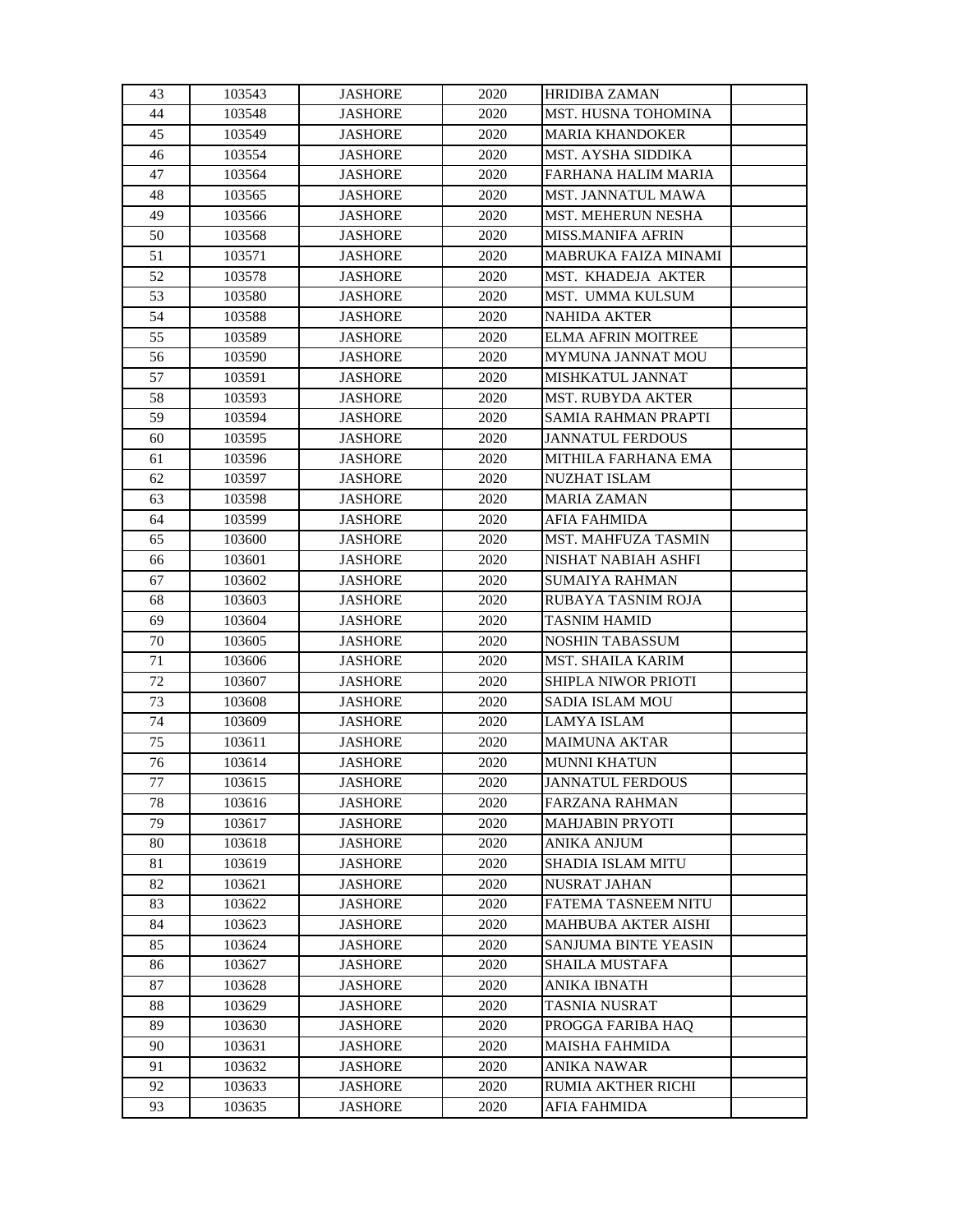| 94  | 103636 | <b>JASHORE</b> | 2020 | MST. FARZANA KHATUN        |  |
|-----|--------|----------------|------|----------------------------|--|
| 95  | 103637 | <b>JASHORE</b> | 2020 | FARJANA ISLAM EAKA         |  |
| 96  | 103638 | <b>JASHORE</b> | 2020 | <b>JANNATUL SAIMA</b>      |  |
| 97  | 103640 | <b>JASHORE</b> | 2020 | <b>SAMIRA HOSSAIN</b>      |  |
| 98  | 103641 | <b>JASHORE</b> | 2020 | NUSRAT JOARDER FARIA       |  |
| 99  | 103642 | <b>JASHORE</b> | 2020 | <b>MOST. FARHANA</b>       |  |
| 100 | 103643 | <b>JASHORE</b> | 2020 | NANDINI RANI SAHA          |  |
| 101 | 103645 | <b>JASHORE</b> | 2020 | <b>MAHEMIM RITU</b>        |  |
| 102 | 103646 | <b>JASHORE</b> | 2020 | RAJIA SULTANA              |  |
| 103 | 103649 | <b>JASHORE</b> | 2020 | <b>JANNATUL FERDOUSI</b>   |  |
| 104 | 103650 | <b>JASHORE</b> | 2020 | <b>SUROVI AKTER</b>        |  |
| 105 | 103652 | <b>JASHORE</b> | 2020 | <b>SUMMA HALIM</b>         |  |
| 106 | 103653 | <b>JASHORE</b> | 2020 | KANIZ FATEMA MUKTA         |  |
| 107 | 103654 | <b>JASHORE</b> | 2020 | SURAIYA SHARMIN ETI        |  |
| 108 | 103655 | <b>JASHORE</b> | 2020 | <b>ZAIMA ZARIN</b>         |  |
| 109 | 103656 | <b>JASHORE</b> | 2020 | <b>SUMAIA AKTER OISHE</b>  |  |
| 110 | 103658 | <b>JASHORE</b> | 2020 | <b>AFSANA AFRIN PUROBI</b> |  |
| 111 | 103659 | <b>JASHORE</b> | 2020 | RIFAT ARA JOARDER          |  |
| 112 | 103661 | JASHORE        | 2020 | <b>FARIA AHMED</b>         |  |
| 113 | 103662 | <b>JASHORE</b> | 2020 | NISHAT TASNIM USHA         |  |
| 114 | 103663 | <b>JASHORE</b> | 2020 | AYASHA SIDDIKA MIM         |  |
| 115 | 103665 | <b>JASHORE</b> | 2020 | <b>FARIA FAIZA</b>         |  |
| 116 | 103666 | <b>JASHORE</b> | 2020 | <b>NUSRAT ARA ARIN</b>     |  |
| 117 | 103667 | <b>JASHORE</b> | 2020 | <b>SHORNA RAHMAN</b>       |  |
| 118 | 103668 | <b>JASHORE</b> | 2020 | FARMUNA ZAMAN SHIMI        |  |
| 119 | 103671 | <b>JASHORE</b> | 2020 | <b>MST. TABASUN AKTER</b>  |  |
| 120 | 103674 | <b>JASHORE</b> | 2020 | <b>SADIA NOWSHIN</b>       |  |
| 121 | 103680 | JASHORE        | 2020 | <b>MST. SUROVY KHATUN</b>  |  |
| 122 | 103684 | <b>JASHORE</b> | 2020 | NUSRAT JAHAN ANANNA        |  |
| 123 | 103689 | <b>JASHORE</b> | 2020 | MST. FATEMA FERDOUS        |  |
| 124 | 103690 | <b>JASHORE</b> | 2020 | <b>MST. FAIMUN NISAN</b>   |  |
| 125 | 103691 | <b>JASHORE</b> | 2020 | <b>JABIN TASNIM NIZHUM</b> |  |
| 126 | 103707 | <b>JASHORE</b> | 2020 | <b>RESAM BINTE ISLAM</b>   |  |
| 127 | 103725 | <b>JASHORE</b> | 2020 | <b>MD.YAMIN SHAHRIAR</b>   |  |
| 128 | 103726 | <b>JASHORE</b> | 2020 | <b>RAIHAN NUR</b>          |  |
| 129 | 103727 | <b>JASHORE</b> | 2020 | <b>IFTEKHAR HASNAIN</b>    |  |
| 130 | 103728 | <b>JASHORE</b> | 2020 | <b>AZMAINE AHMAD</b>       |  |
| 131 | 103729 | <b>JASHORE</b> | 2020 | <b>S.M.JUNAYED ISLAM</b>   |  |
| 132 | 103730 | <b>JASHORE</b> | 2020 | MD.MUSHFIQUR RAHMAN        |  |
| 133 | 103731 | <b>JASHORE</b> | 2020 | <b>MD.ISTIAK RAHMAN</b>    |  |
| 134 | 103733 | <b>JASHORE</b> | 2020 | <b>JUBAYER AHMED</b>       |  |
| 135 | 103734 | <b>JASHORE</b> | 2020 | SHARIAR NAFIZ SAZ          |  |
| 136 | 103735 | JASHORE        | 2020 | <b>MAHFUZ IBN ALAMGIR</b>  |  |
| 137 | 103737 | <b>JASHORE</b> | 2020 | MD.MINHAZUL ABEDIN         |  |
| 138 | 103738 | <b>JASHORE</b> | 2020 | <b>MD.KAID HASSAN</b>      |  |
| 139 | 103739 | JASHORE        | 2020 | MD. SAIF AL SABAH          |  |
| 140 | 103740 | JASHORE        | 2020 | ABDULLAH ALL RIFAT         |  |
| 141 | 103741 | JASHORE        | 2020 | <b>MD.AL ABIRUR RAHMAN</b> |  |
| 142 | 103742 | <b>JASHORE</b> | 2020 | <b>MD.SADIK REZA</b>       |  |
| 143 | 103743 | <b>JASHORE</b> | 2020 | MD. SHEJANUR RAHMAN        |  |
| 144 | 103744 | <b>JASHORE</b> | 2020 | <b>MD.SIRAJUM MUNIR</b>    |  |
|     |        |                |      |                            |  |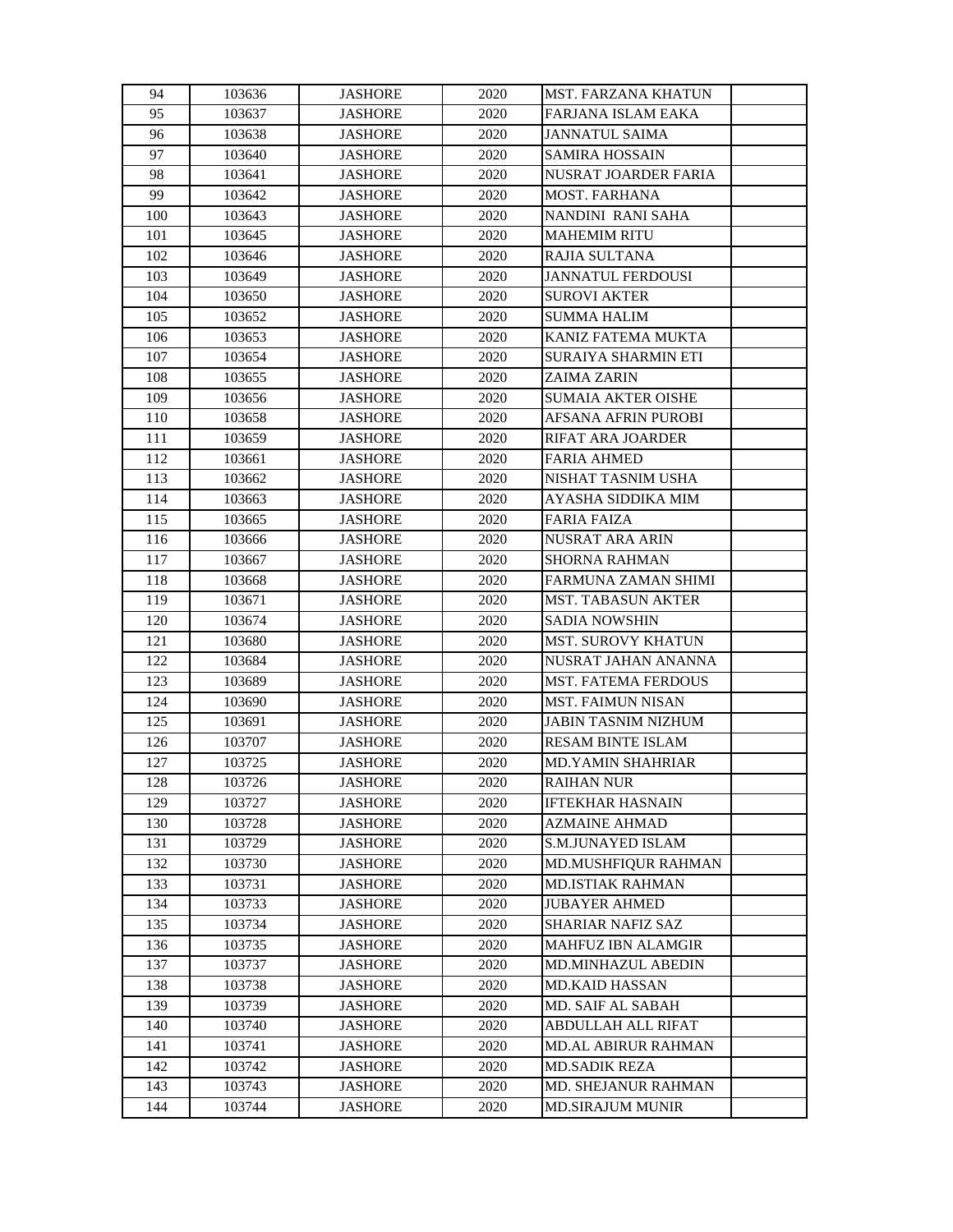| 145        | 103745           | <b>JASHORE</b>                   | 2020         | <b>MD.ISRAFIL JOARDAR</b>                  |  |
|------------|------------------|----------------------------------|--------------|--------------------------------------------|--|
| 146        | 103746           | <b>JASHORE</b>                   | 2020         | <b>MD.ASHADUL ISLAM</b>                    |  |
| 147        | 103747           | <b>JASHORE</b>                   | 2020         | <b>MD.PARVEZ ISLAM</b>                     |  |
| 148        | 103748           | <b>JASHORE</b>                   | 2020         | <b>MD.SABBIR HOSSAIN</b>                   |  |
| 149        | 103749           | <b>JASHORE</b>                   | 2020         | MD.SAHARIAR JAHID                          |  |
| 150        | 103750           | <b>JASHORE</b>                   | 2020         | MUNMUN JAHAN JOY                           |  |
| 151        | 103753           | <b>JASHORE</b>                   | 2020         | <b>TAMZID AHAMED</b>                       |  |
| 152        | 103754           | <b>JASHORE</b>                   | 2020         | MD.MEHEDI HASAN                            |  |
| 153        | 103755           | <b>JASHORE</b>                   | 2020         | <b>MD.TAMIM REZA</b>                       |  |
| 154        | 103756           | <b>JASHORE</b>                   | 2020         | <b>MD.ABU BAKKAR</b>                       |  |
| 155        | 103757           | <b>JASHORE</b>                   | 2020         | MD. INAN UDDIN AKRAM                       |  |
| 156        | 103759           | <b>JASHORE</b>                   | 2020         | FARHAN FUAD MOLLIK                         |  |
| 157        | 103760           | <b>JASHORE</b>                   | 2020         | RAISUL ISLAM                               |  |
| 158        | 103761           | <b>JASHORE</b>                   | 2020         | <b>ARNAB KUMAR GHOSH</b>                   |  |
| 159        | 103762           | <b>JASHORE</b>                   | 2020         | <b>MD.ALMERAJ</b>                          |  |
| 160        | 103763           | <b>JASHORE</b>                   | 2020         | <b>MURSALIN HOSSEN</b>                     |  |
| 161        | 103764           | <b>JASHORE</b>                   | 2020         | <b>MD.RIAZUL JANNAT ARAF</b>               |  |
| 162        | 103765           | <b>JASHORE</b>                   | 2020         | <b>MD.JAIMUR RAHMAN</b>                    |  |
| 163        | 103766           | <b>JASHORE</b>                   | 2020         | TONMOY KUMAR BISWAS                        |  |
| 164        | 103769           | <b>JASHORE</b>                   | 2020         | <b>TANVIR AHMED</b>                        |  |
| 165        | 103771           | <b>JASHORE</b>                   | 2020         | MD.ASHRAFUL ISLAM                          |  |
| 166        | 103772           | <b>JASHORE</b>                   | 2020         | <b>MD.SAMIUL RUBAYET</b>                   |  |
| 167        | 103776           | <b>JASHORE</b>                   | 2020         | <b>MD.BAYAZID BISWAS</b>                   |  |
| 168        | 103781           | <b>JASHORE</b>                   | 2020         | AHTASHAMUL HAQUE                           |  |
| 169        | 103784           | <b>JASHORE</b>                   | 2020         | <b>MD.RAHUL AREFIN</b>                     |  |
| 170        | 103787           | <b>JASHORE</b>                   | 2020         | MD. RISHAD ISLAM                           |  |
| 171        | 103788           | <b>JASHORE</b>                   | 2020         | MD.REDUONE TASIN                           |  |
| 172        | 103790           | <b>JASHORE</b>                   | 2020         | <b>SAIF AHMED</b>                          |  |
| 173        | 103793           | <b>JASHORE</b>                   | 2020         | MUFTASIMUL ISLAM                           |  |
| 174        | 103801           | <b>JASHORE</b>                   | 2020         | MUSTAKIM AHAMMED                           |  |
| 175        | 103802           | <b>JASHORE</b>                   | 2020         | <b>MD.NASIM RAHMAN</b>                     |  |
| 176        | 103804           | <b>JASHORE</b>                   | 2020         | RATUL ISLAM                                |  |
| 177        | 103806           | <b>JASHORE</b>                   | 2020         | MD. KAMRUZZAMAN                            |  |
| 178        | 103808           | <b>JASHORE</b>                   | 2020         | <b>MD.SHAHED HOSSEN</b>                    |  |
| 179        | 103814           | <b>JASHORE</b>                   | 2020         | MD.NOMAN AHMED                             |  |
| 180        | 103819           | <b>JASHORE</b>                   | 2020         | <b>MD.FAHMID FARUK</b>                     |  |
| 181        | 103825           | <b>JASHORE</b>                   | 2020         | <b>TANMOY BISWAS</b>                       |  |
| 182        | 103836           | <b>JASHORE</b>                   | 2020         | MD.ARAFAT HOSEN                            |  |
| 183        | 103838           | <b>JASHORE</b>                   | 2020         | <b>MASHKAT HOSSAIN</b>                     |  |
| 184        | 103840           | <b>JASHORE</b>                   | 2020         | MD. NAFIS MUSFIQ SIAM                      |  |
| 185        |                  | <b>JASHORE</b>                   | 2020         | MD. YEASIR ARAFAT                          |  |
| 186        | 103842<br>103843 | <b>JASHORE</b>                   | 2020         | <b>MOSTAFIJUR RAHMAN</b>                   |  |
| 187        | 103858           | JASHORE                          | 2020         | <b>MD.NAFIM FERDOUS</b>                    |  |
|            |                  |                                  |              |                                            |  |
| 188<br>189 | 103867<br>103886 | <b>JASHORE</b><br><b>JASHORE</b> | 2020<br>2020 | MD. ISTIAK ISLAM SAWON<br>MD. RIYAD MAHMUD |  |
| 190        | 103896           |                                  | 2020         |                                            |  |
| 191        | 103908           | JASHORE                          | 2020         | MYSHA MALIHA<br>ZUBAYER MAHMUD NUR         |  |
|            |                  | JASHORE                          |              | SHEIKH TAHMID IFTY                         |  |
| 192        | 103945           | <b>JASHORE</b>                   | 2020         |                                            |  |
| 193        | 103948           | <b>JASHORE</b>                   | 2020         | MD. ZOMIDUL ISLAM<br>MD. SHAHIN            |  |
| 194        | 103949           | <b>JASHORE</b>                   | 2020         |                                            |  |
| 195        | 103953           | <b>JASHORE</b>                   | 2020         | FOYSAL AHAMED                              |  |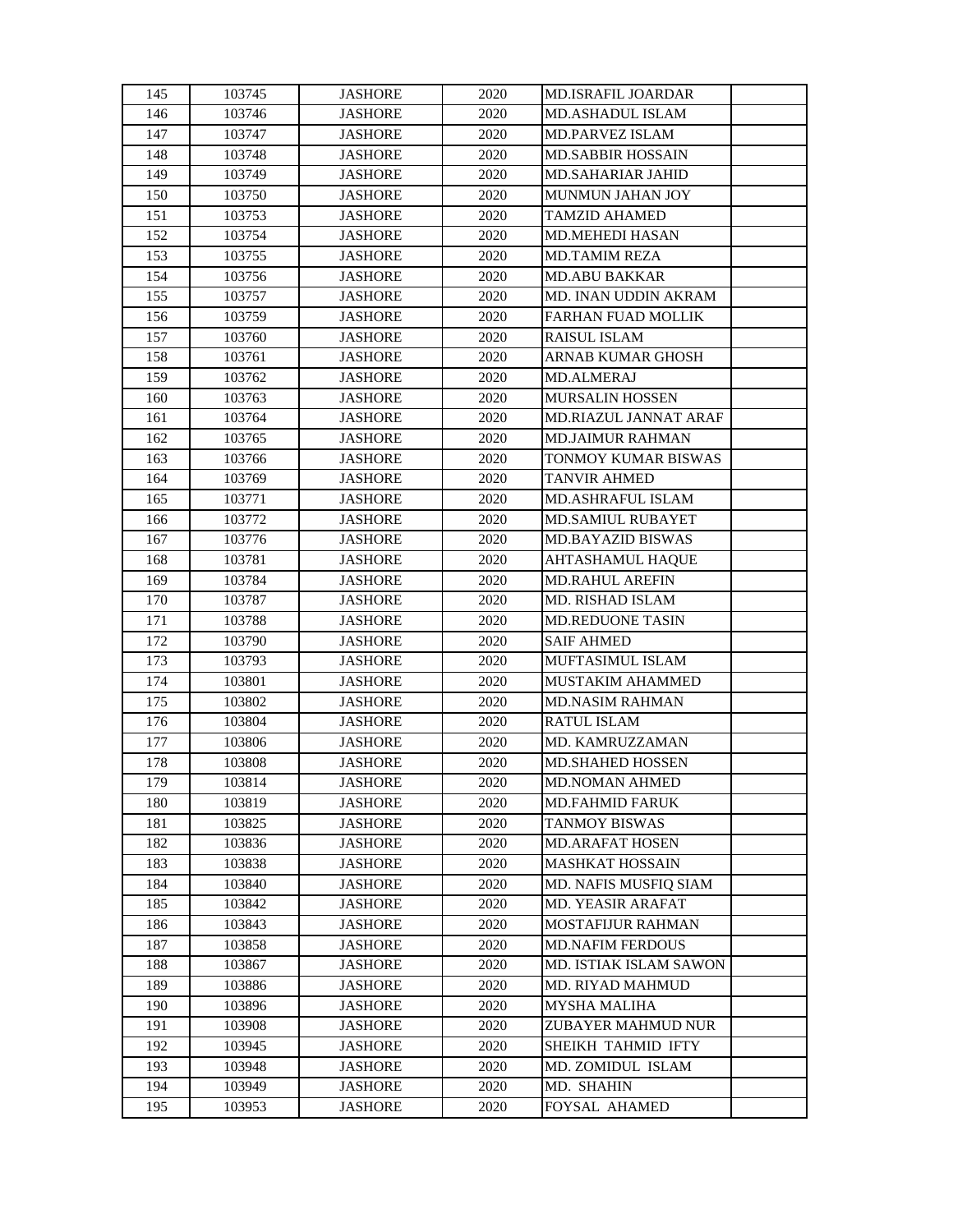| 196 | 103954 | <b>JASHORE</b> | 2020 | MD. KHALID MAHMUD             |  |
|-----|--------|----------------|------|-------------------------------|--|
| 197 | 103956 | <b>JASHORE</b> | 2020 | MD. ASIF HOSSAIN              |  |
| 198 | 103959 | <b>JASHORE</b> | 2020 | MD. JOBAYER AL-AMIN           |  |
| 199 | 103965 | <b>JASHORE</b> | 2020 | ARIFUL ISLAM SHISHIR          |  |
| 200 | 103966 | <b>JASHORE</b> | 2020 | MD. ABU SAYED SHAWON          |  |
| 201 | 103967 | <b>JASHORE</b> | 2020 | MD. TASIN AHMED               |  |
| 202 | 103968 | <b>JASHORE</b> | 2020 | <b>MD. EMON AHMMED</b>        |  |
| 203 | 103976 | <b>JASHORE</b> | 2020 | ROJONI KHATUN                 |  |
| 204 | 103984 | <b>JASHORE</b> | 2020 | <b>MST.TAMIMA AKTHER</b>      |  |
| 205 | 103987 | <b>JASHORE</b> | 2020 | <b>MST.SUMAYA AKTER</b>       |  |
| 206 | 103989 | <b>JASHORE</b> | 2020 | MST.SNIGDHA KHATUN            |  |
| 207 | 103990 | <b>JASHORE</b> | 2020 | <b>MST.FATEMA KHATUN</b>      |  |
| 208 | 103995 | <b>JASHORE</b> | 2020 | MD. RASHED AHAMMED            |  |
| 209 | 103996 | <b>JASHORE</b> | 2020 | <b>MD. SAJIB MOLLIK</b>       |  |
| 210 | 103997 | <b>JASHORE</b> | 2020 | <b>MD BOSIR UDDIN</b>         |  |
| 211 | 103999 | <b>JASHORE</b> | 2020 | AMIT KUMAR DEBNATH            |  |
| 212 | 104000 | <b>JASHORE</b> | 2020 | <b>MD.SAJID HASSAN PRINCE</b> |  |
| 213 | 104001 | <b>JASHORE</b> | 2020 | <b>JAJBI MAHMUD</b>           |  |
| 214 | 104002 | <b>JASHORE</b> | 2020 | <b>MD.IMRAN HOSSEN RUBEL</b>  |  |
| 215 | 104003 | <b>JASHORE</b> | 2020 | <b>MD.TAMIM TAHOSIN</b>       |  |
| 216 | 104007 | <b>JASHORE</b> | 2020 | <b>SREEDURJOY KUMAR</b>       |  |
| 217 | 104009 | <b>JASHORE</b> | 2020 | <b>MD.TANZIL HASAN KHAN</b>   |  |
| 218 | 104013 | <b>JASHORE</b> | 2020 | MD.RAFFIKUL ISLAM             |  |
| 219 | 104019 | <b>JASHORE</b> | 2020 | MST. FARHANA AKTAR            |  |
| 220 | 104024 | <b>JASHORE</b> | 2020 | <b>MD. TOUFIK KAZI</b>        |  |
| 221 | 104031 | <b>JASHORE</b> | 2020 | MD. RABBI HASAN               |  |
| 222 | 104032 | <b>JASHORE</b> | 2020 | MD.OSMAN GONI                 |  |
| 223 | 104033 | <b>JASHORE</b> | 2020 | <b>MD.TOKON HOSSAIN</b>       |  |
| 224 | 104040 | <b>JASHORE</b> | 2020 | <b>MST SHAHINA KHATUN</b>     |  |
| 225 | 104049 | <b>JASHORE</b> | 2020 | MST.TAKIYA KHATUN             |  |
| 226 | 104053 | <b>JASHORE</b> | 2020 | <b>MST. ANJUMANARA</b>        |  |
| 227 | 104056 | <b>JASHORE</b> | 2020 | <b>MD.IMRUL KAYES</b>         |  |
| 228 | 104059 | <b>JASHORE</b> | 2020 | <b>MD.SHIMUL</b>              |  |
| 229 | 104066 | <b>JASHORE</b> | 2020 | <b>UMME SUMAYA</b>            |  |
| 230 | 104068 | <b>JASHORE</b> | 2020 | <b>MD. MONIR HOSSAIN</b>      |  |
| 231 | 104087 | <b>JASHORE</b> | 2020 | MOST.TANIA KHATUN             |  |
| 232 | 104125 | <b>JASHORE</b> | 2020 | <b>FARHA MUBASSIRA</b>        |  |
| 233 | 104127 | <b>JASHORE</b> | 2020 | <b>SURAYA AKTER JHUMUR</b>    |  |
| 234 | 104128 | <b>JASHORE</b> | 2020 | <b>MST. RITU KHATUN</b>       |  |
| 235 | 104130 | <b>JASHORE</b> | 2020 | <b>MST. ISHRAT ZAHAN</b>      |  |
| 236 | 104132 | <b>JASHORE</b> | 2020 | <b>MST. JANNATUL FARDOUS</b>  |  |
| 237 | 104143 | JASHORE        | 2020 | MST. MUSLIMA KHATUN           |  |
| 238 | 104148 | <b>JASHORE</b> | 2020 | <b>AMINA MIAZEE</b>           |  |
| 239 | 104149 | <b>JASHORE</b> | 2020 | <b>MST. MOHUYA AKTER</b>      |  |
| 240 | 104174 | <b>JASHORE</b> | 2020 | ABDULLAH AL MASUM             |  |
| 241 | 104179 | JASHORE        | 2020 | <b>MD. REZONE KHAN</b>        |  |
| 242 | 104183 | <b>JASHORE</b> | 2020 | MD. MAHIN HASAN               |  |
| 243 | 104185 | <b>JASHORE</b> | 2020 | AVILAS SANYAL                 |  |
| 244 | 104199 | <b>JASHORE</b> | 2020 | MD. ASHIKUZZAMAN              |  |
| 245 | 104210 | <b>JASHORE</b> | 2020 | MD.SHADMAN SAKIB AION         |  |
| 246 | 104211 | <b>JASHORE</b> | 2020 | <b>MD. SAZID HASAN SANTO</b>  |  |
|     |        |                |      |                               |  |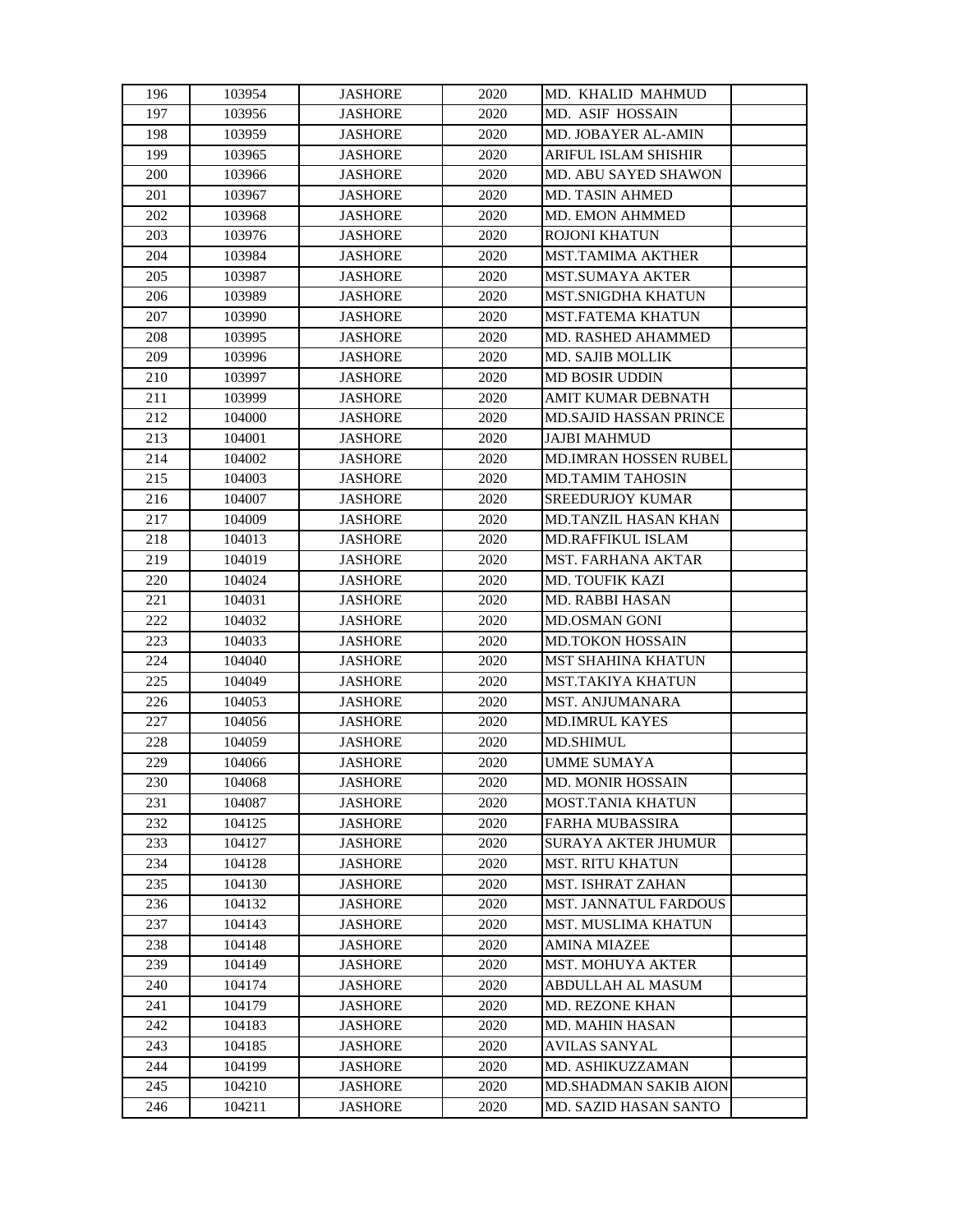| 247 | 104212          | <b>JASHORE</b>             | 2020                | MD TAOHIDUL ISLAM           |    |
|-----|-----------------|----------------------------|---------------------|-----------------------------|----|
| 248 | 104215          | <b>JASHORE</b>             | 2020                | TAWSIF HASAN SABIT          |    |
| 249 | 104217          | <b>JASHORE</b>             | 2020                | <b>MD ISRAFIL HOSSAIN</b>   |    |
| 250 | 104221          | <b>JASHORE</b>             | 2020                | MD SOJIB MAHMUD             |    |
| 251 | 104225          | <b>JASHORE</b>             | 2020                | MD. SHAIF UDDIN             |    |
| 252 | 104227          | <b>JASHORE</b>             | 2020                | MD. FARDIN IMAM OVI         |    |
| 253 | 104231          | <b>JASHORE</b>             | 2020                | <b>MD RAJU</b>              |    |
| 254 | 104233          | <b>JASHORE</b>             | 2020                | <b>SALMAN</b>               |    |
| 255 | 104330          | <b>JASHORE</b>             | 2020                | <b>RIAZUL AMIN</b>          |    |
| 256 | 104331          | <b>JASHORE</b>             | 2020                | MD MIZANUR RAHMAN           |    |
| 257 | 104349          | <b>JASHORE</b>             | 2020                | MST NUSRAT JAHAN            |    |
| 258 | 104353          | <b>JASHORE</b>             | 2020                | <b>MD ABU BOKKOR SIDDIK</b> |    |
| 259 | 104358          | <b>JASHORE</b>             | 2020                | <b>MD RIFAT HASAN</b>       |    |
| 260 | 104363          | <b>JASHORE</b>             | 2020                | MD. SADIKUR RAHMAN          |    |
| 261 | 104414          | <b>JASHORE</b>             | 2020                | <b>MST.ASMA KHATUN</b>      |    |
| 262 | 104437          | <b>JASHORE</b>             | 2020                | <b>MD.TAYEB ALI</b>         |    |
| 263 | 104438          | <b>JASHORE</b>             | 2020                | MD. MISHKAT UL USMAN        |    |
| 264 | 104519          | <b>JASHORE</b>             | 2020                | MD. SHAHRIAR HASAN          |    |
| 265 | 104597          | <b>JASHORE</b>             | 2020                | <b>MST LOTIFA KHATUN</b>    |    |
| 266 | 104654          | <b>JASHORE</b>             | 2020                | <b>MST.JANNATUL FERDOUS</b> |    |
| 267 | 104699          | JASHORE                    | 2020                | <b>MD. TAMIM RUBAB</b>      |    |
| 268 | 104713          | <b>JASHORE</b>             | 2020                | <b>MD. SHAHRIAR HOSSAIN</b> |    |
| 269 | 104757          | <b>JASHORE</b>             | 2020                | <b>MASHRAFE BIN ELAHI</b>   |    |
| 270 | 104774          | <b>JASHORE</b>             | 2020                | MD ARAFAT UL HASSAN         |    |
| 271 | 104795          | <b>JASHORE</b>             | 2020                | <b>SREE SHIKHOR RAJ</b>     |    |
| 272 | 104834          | <b>JASHORE</b>             | 2020                | <b>FARIA AFRIN</b>          |    |
| 273 | 104853          | <b>JASHORE</b>             | 2020                | MD. ALI HOSSAIN             |    |
| 274 | 104866          | <b>JASHORE</b>             | 2020                | MD.ARAFAT HOSSAIN           |    |
| 275 | 104873          | JASHORE                    | 2020                | <b>KANIZ ARIFA</b>          |    |
| 276 | 111393          | <b>JASHORE</b>             | 2020                | MD. JUBAER AHMED            |    |
| 277 | 111408          | <b>JASHORE</b>             | 2020                | MAHMOOD NEZAD               |    |
| 278 | 112589          | <b>JASHORE</b>             | 2019                | MD. ABDULLAH AL SOHAG       |    |
| 279 | 112618          | <b>JASHORE</b>             | 2020                | <b>JEBA FARIHA</b>          |    |
| 280 | 113036          | <b>JASHORE</b>             | 2020                | <b>NAWSHIN ISLAM</b>        |    |
| 281 | 130080          | <b>JASHORE</b>             | 2020                | MD. TAMZID AHAMED           |    |
| 282 | 130416          | JASHORE                    | 2020                | <b>RIYAD HASAN</b>          |    |
| 283 | 130475          | JASHORE                    | 2020                | MST. ACHIYA KHATUN          |    |
| 284 | 130485          | <b>JASHORE</b>             | 2020                | MST.JOYITA YASMIN RITU      |    |
| 285 | 130486          | <b>JASHORE</b>             | 2020                | FARHANA AKTER URMI          |    |
| 286 | 130496          | <b>JASHORE</b>             | 2020                | MD. ABDUL ALIM              |    |
| 287 | 130840          | <b>JASHORE</b>             | 2020                | <b>MST ZARIN TASNIM</b>     |    |
| 288 | 139021          | <b>DHAKA</b>               | 2020                | MD. NAIMUR RAHMAN           |    |
| 289 | 141283          | <b>DHAKA</b>               | 2020                | MD.AZADUL ISLAM AZAD        |    |
| 290 | 422003          | MADRASAH                   | 2020                | <b>MD. TANVIR HOSSAIN</b>   |    |
|     |                 | Freedom Fighter Quota (10) |                     |                             |    |
|     | <b>SSC Roll</b> | <b>Board</b>               | <b>Passing Year</b> | <b>Name</b>                 | Re |
| 291 | 103493          | <b>JASHORE</b>             | 2020                | MST SABRINA KHATUN          |    |
| 292 | 103544          | <b>JASHORE</b>             | 2020                | SADIA TABASSUM              |    |
| 293 | 103620          | <b>JASHORE</b>             | 2020                | JANNATUL MAWA MOU           |    |
| 294 | 103708          | <b>JASHORE</b>             | 2020                | NANDINE CHAKROBORTY         |    |
| 295 | 103714          | <b>JASHORE</b>             | 2020                | MITHILA FAHARIA             |    |